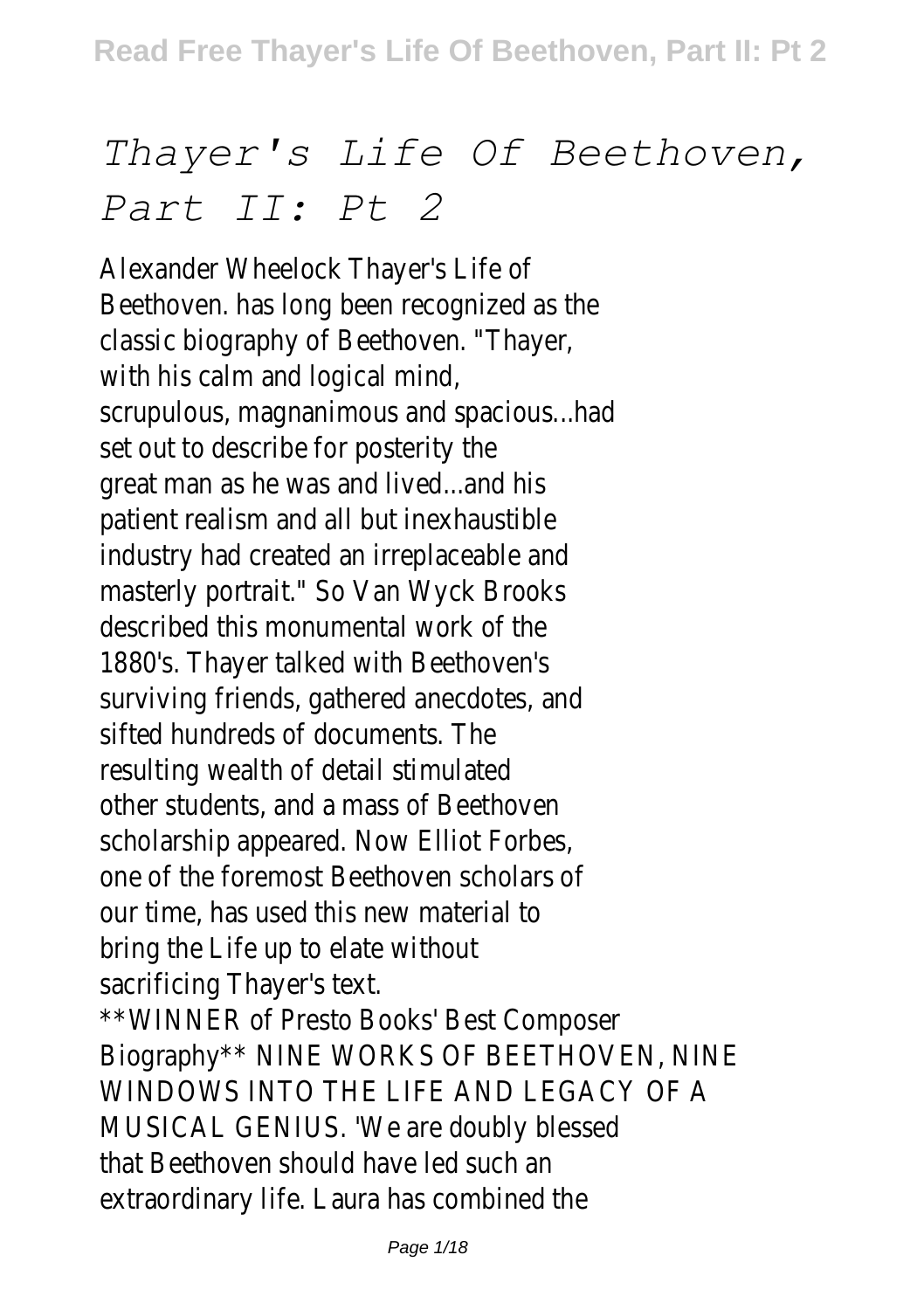two - the genius of his music and richness of his experiences - to shing revealing light on our greatest comp John Humphrys Ludwig van Beethoven: to some, simply greatest ever composer of West classical music. Yet his life rem shrouded in myths. In Beethoven, O professor Laura Tunbridge cuts through noise. With each chapter focusing period of his life, piece of music revealing theme - from family to fr from heroism to liberty - she provi rich insight into the man and the r Revealing a wealth of never-beforematerial, this tour de force compelling, accessible portrayal of one the world's most creative minds and it has verified to minds and it and it and it and it and it and it and it and it and it and it and it and it and it and it and it and it and it and it and it and it and it and it and it will transform how you listen for \_\_\_\_\_\_\_\_\_\_\_\_\_\_\_\_\_\_\_\_\_\_\_\_\_ 'Tunbridge has

come up with the seemingly impossi new way of approaching Beethoven and music . . . profoundly original hugely readable' John Suchet, au Beethoven: The Man Revealed 'This researched and accessible book is a must read for all who seek to know more the flesh and blood tangible Beeth John Clubbe, author of Beethoven Relentless Revolutionary 'This book really wonderful! ... However many b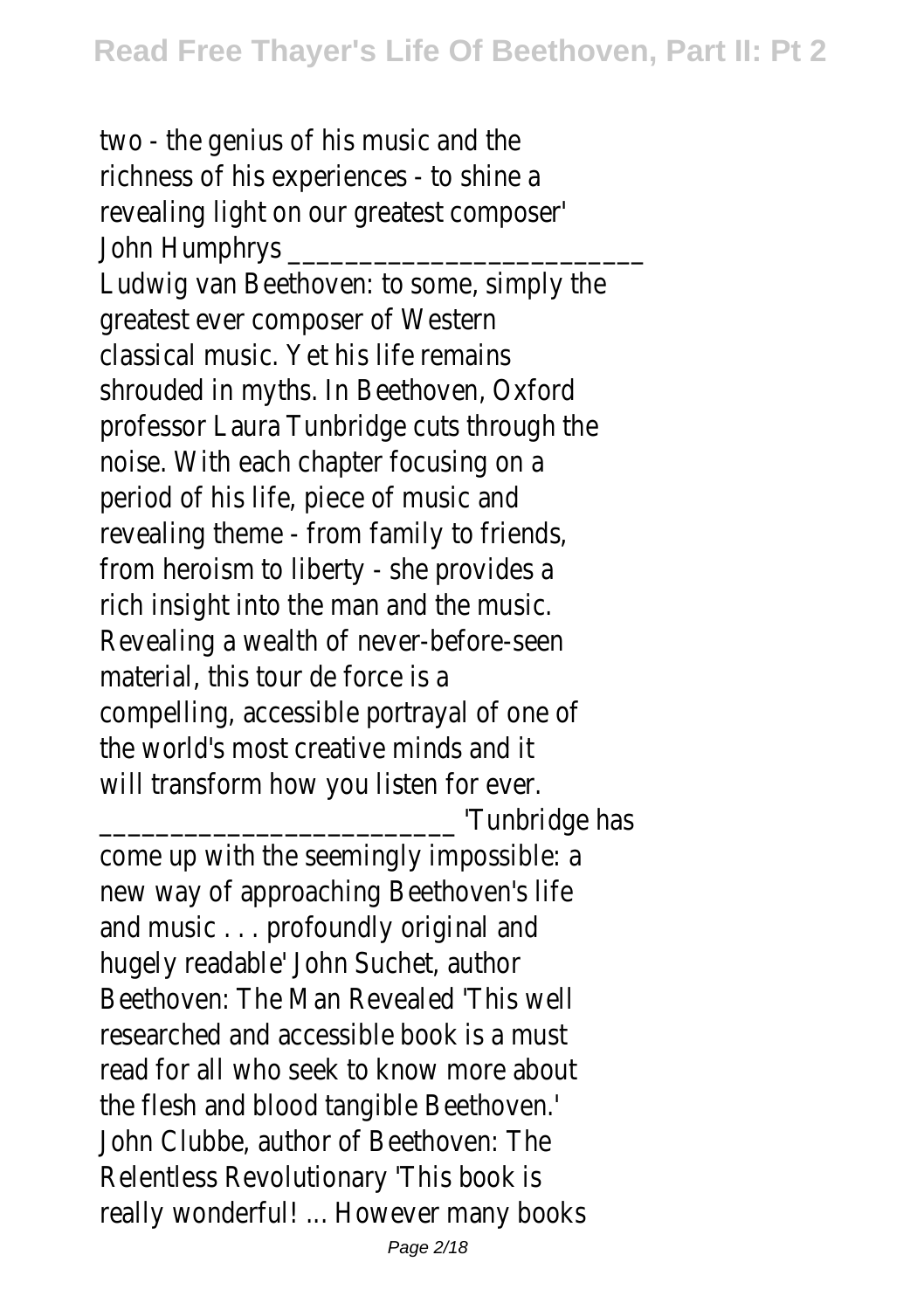on Beethoven you own, find the space one more. This one' Stephen Hough pianist, composer, writer 'In a year everyone's looking for a new tak Beethoven, Laura Tunbridge has found Fresh and engaging' Norman Lebre author of Genius and Anxiety 'Remark .. she captures the essence of his c and character. I'll always want to ke in easy reach' Julia Boyd, author Travellers in the third  $Re$ The 1921 three-volume English edition landmark biography of one of the w greatest compose **Beethove** Beethoven the Pian Opp. 59, 74 and I-II.

*Reproduction of the original.*

*Beethoven's middle-period quartets, Opp. 59, 74 and 95, are pieces that engage deeply with the aesthetic ideas of their time. In the first full contextual study of these works, Nancy November celebrates their uniqueness, exploring their reception history and early performance. In detailed analyses, she explores ways in which the quartets have both reflected and shaped the very idea of chamber music and offers a new historical understanding of the works' physical, visual, social and ideological aspects. In the process, November provides a fresh critique of three key paradigms in current Beethoven studies: the focus on his late period; the emphasis on 'heroic' style in*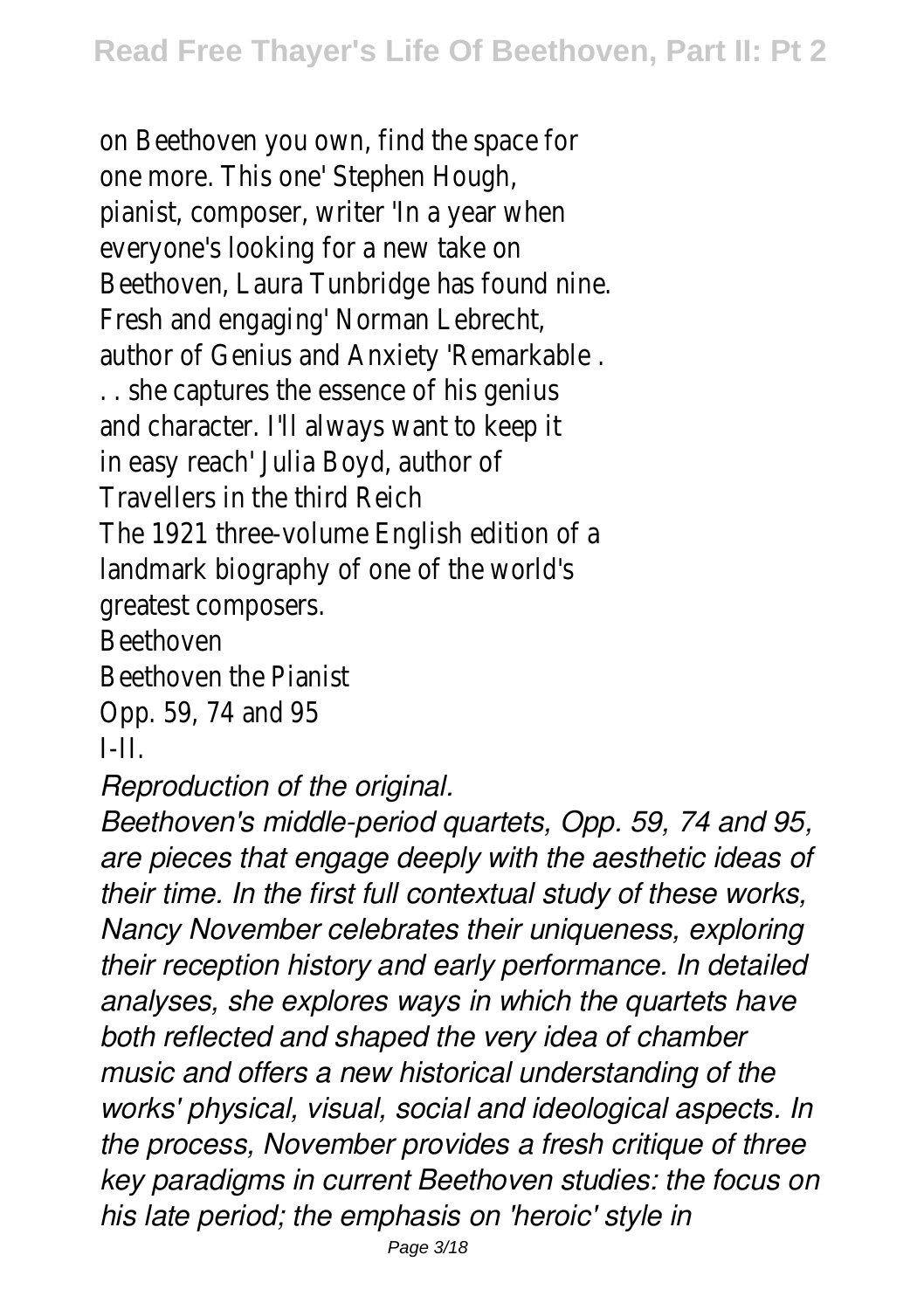*discussions of the middle period; and the idea of string quartets as 'pure', 'autonomous' artworks, cut off from social moorings. Importantly, this study shows that the quartets encompass a new lyric and theatrical impetus, which is an essential part of their unique, explorative character.*

*"Brilliant....This book is a perfect marriage—or should one say, duet—of subject and author, every word as masterly as the notes of the artist it illuminates." — Christopher Buckley, Forbes "This is not just criticism but poetry in itself, with the additional—and inestimable—merit of being true." — Washington Post Book World Pulitzer Prize-winning author Edmund Morris (The Rise of Theodore Roosevelt, Theodore Rex, Dutch) is one of America's most distinguished biographers, known for his rich, compulsively readable prose style. His biography of Beethoven, one of the most admired composers in the history of music, is above all a study of genius in action, of one of the few giants of Western culture. Beethoven is another engaging entry in the HarperCollins' "Eminent Lives" series of biographies by distinguished authors on canonical figures. Thayer's Life of Beethoven. Revised and Edited by Elliot Forbes Thayer's Life of Beethoven, Part I Thayer's Life of Beethoven, Volume II Beethoven, a Life The Life of Ludwig van Beethoven is the first scholarly biography of Ludwig van Beethoven, covering Beethoven's life to 1816. Thayer became aware of many discrepancies in the* Page 4/18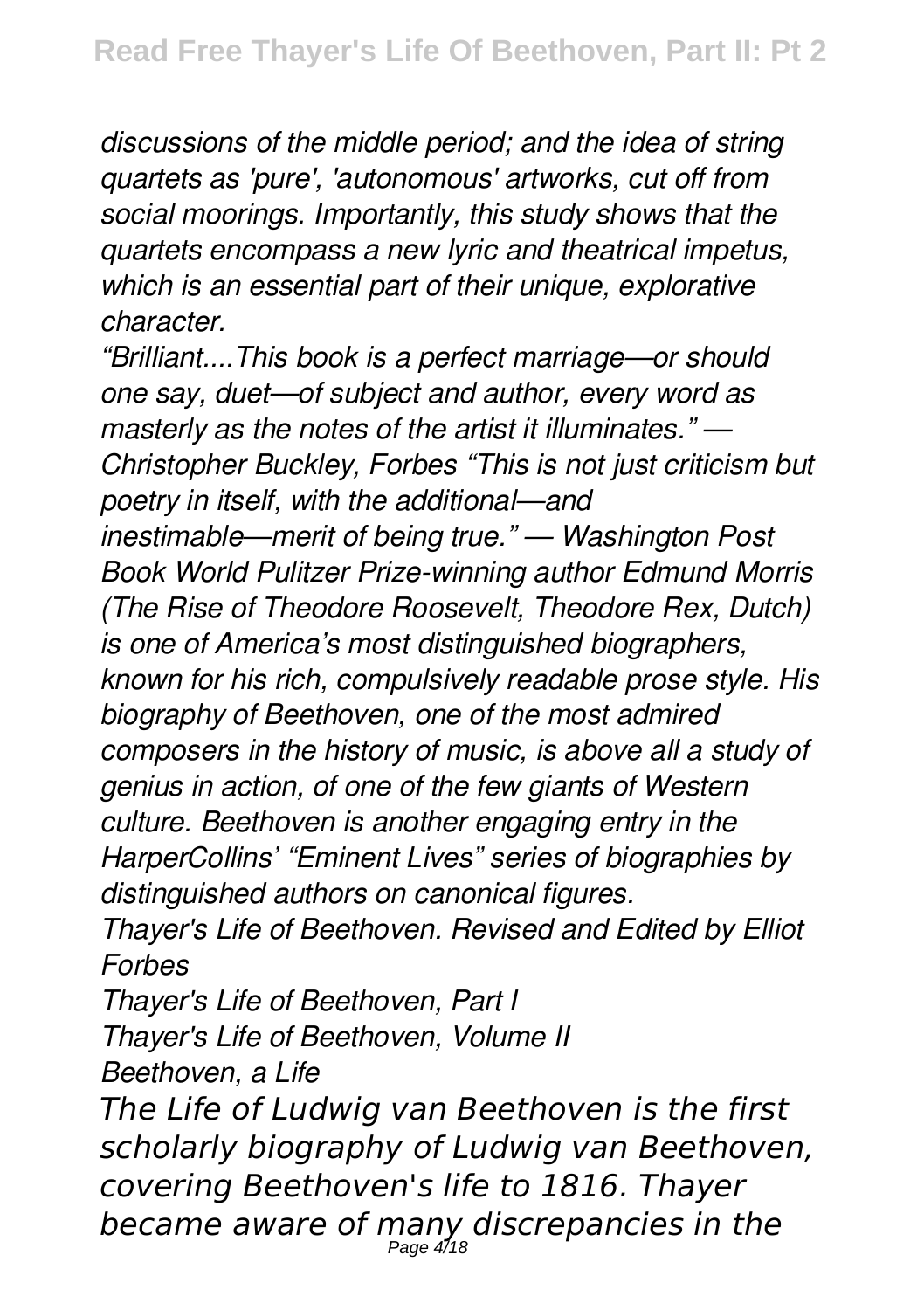*already existing biographies of Beethoven, so in 1849 he sailed for Europe to undertake his own researches, learning German and collecting information. Still after many updates Thayer's biography of Beethoven is regarded as a standard work of reference on the composer.*

*Provides a detailed overview of the life of Ludwig van Beethoven, from Enlightenmentera Bonn to the musical capital of Vienna, describing the composer's career, ill health, and romantic rejections.*

*Franz Schubert (1797-1828) was born in Vienna of immigrant parents. During his short life he produced an astonishing amount of music. Symphonies, chamber music, opera, church music, and songs (more than 600 of them) poured forth in profusion. His 'Trout' Quintet, his 'Unfinished' Symphony, the three last piano sonatas, and above all his song cycles Die Schone Mullerin and Winterreise have come to be universally regarded as belonging to the very greatest works of music. Who was the man who composed this amazing succession of masterpieces, so many of which were either entirely ignored or regarded as failures during his lifetime? In her new biography, Elizabeth Norman McKay paints a vivid portrait of Schubert and his* Page 5/18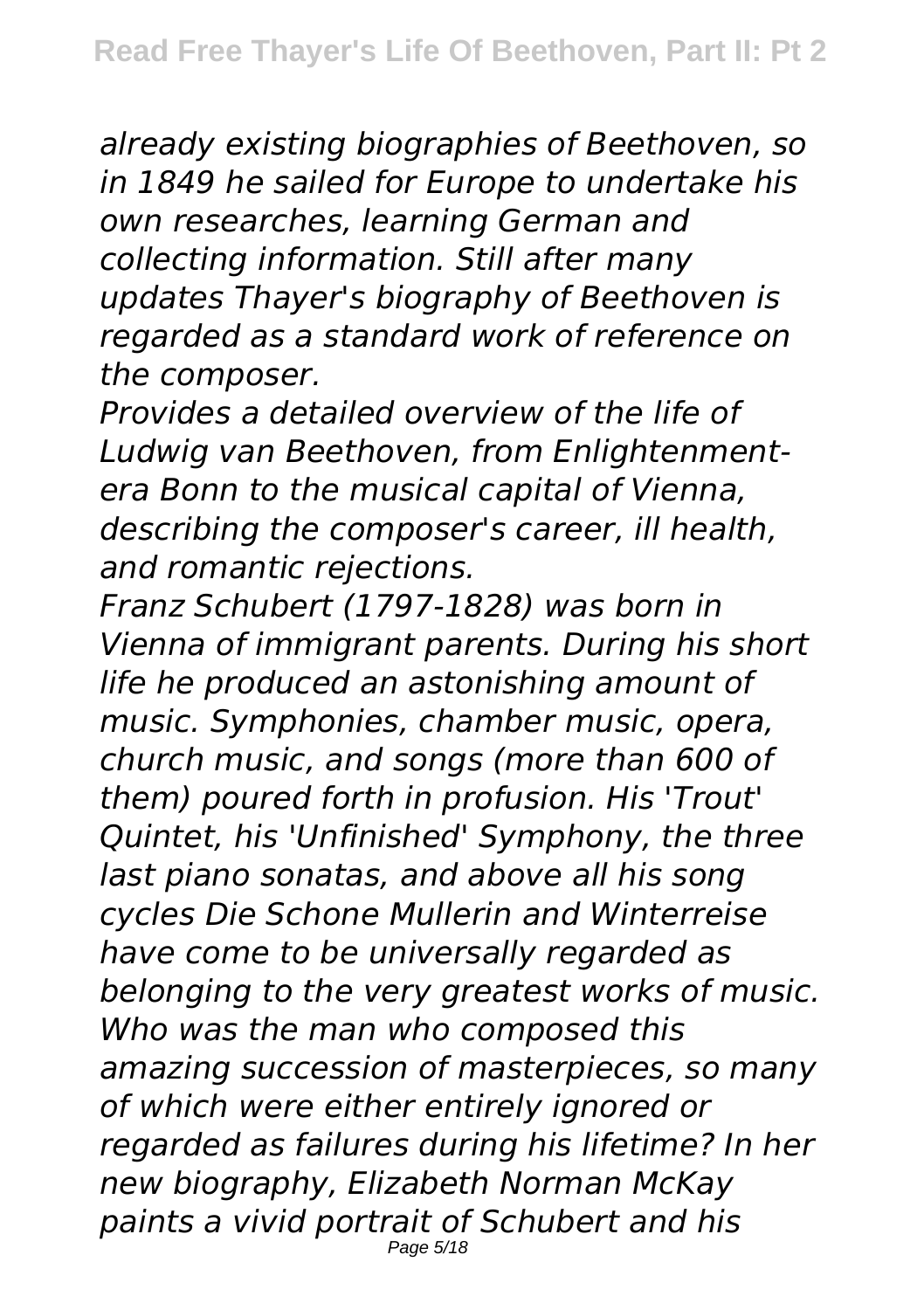*world. She explores his family background, his education and musical upbringing, his friendships, and his brushes and flirtations with the repressive authorities of Church and State. She discusses his experience of the arts, literature and theatre, and his relations with the professional and amateur musical world of his day. Schubert's manic-depressive temperament became of increasing significance in his life, and McKay shows how it was partly responsible for his social inadequacies, professional ineptitude, and idiosyncracies in his music. She examines Schubert's uneven physical decline after he contracted syphilis, traces its effects on his music, his hedonism, and sensuality, and investigates the cause and circumstances of his death at the age of 31. Beethoven as I Knew Him A Life in Nine Pieces Beethoven: The Music and the Life*

*Beethoven's Theatrical Quartets*

Intimate biography by Beethoven's pupil and secretary recalls composer's personality, contemporaries, deafness, irascible behavior, etc. Extensively annotated by Beethoven scholar Donald MacArdle. Revised 3rd edition. Editor's Notes. Introduction. Includes 7 illustrations. An authoritative work offering a fresh look at Page 6/18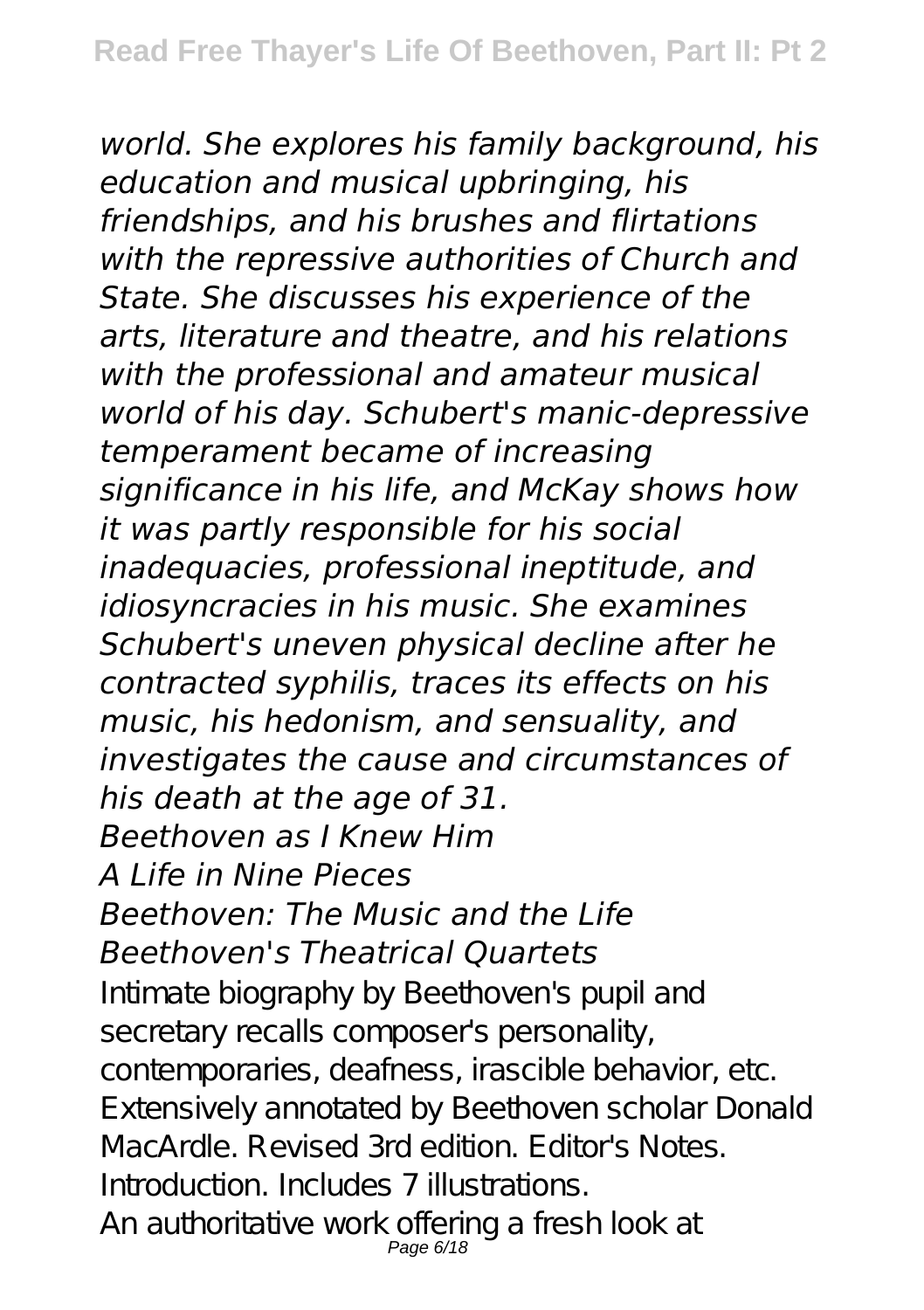Beethoven's life, career, and milieu. "Magisterial" —New York Review of Books. This brilliant portrayal weaves Beethoven's musical and biographical stories into their historical and artistic contexts. Lewis Lockwood sketches the turbulent personal, historical, political, and cultural frameworks in which Beethoven worked and examines their effects on his music. "The result is that rarest of achievements, a profoundly humane work of scholarship that will—or at least should—appeal to specialists and generalists in equal measure" (Terry Teachout, Commentary). Finalist for the Pulitzer Prize. "Lewis Lockwood has written a biography of Beethoven in which the hours that Beethoven spent writing music—that is, his methods of working, his interest in contemporary and past composers, the development of his musical intentions and ideals, his inner musical life, in short—have been properly integrated with the external events of his career. The book is invaluable." —Charles Rosen "Lockwood writes with poetry and clarity—a rare combination. I especially enjoyed the connection that he makes between the works of Beethoven and the social and political context of their creation—we feel closer to Beethoven the man without losing our wonder at his genius." —Emanuel Ax "The magnum opus of an illustrious Beethoven scholar. From now on, we will all turn to Lockwood's Beethoven: The Music and the Life for insight and instruction." —Maynard Solomon<br>Page 7/18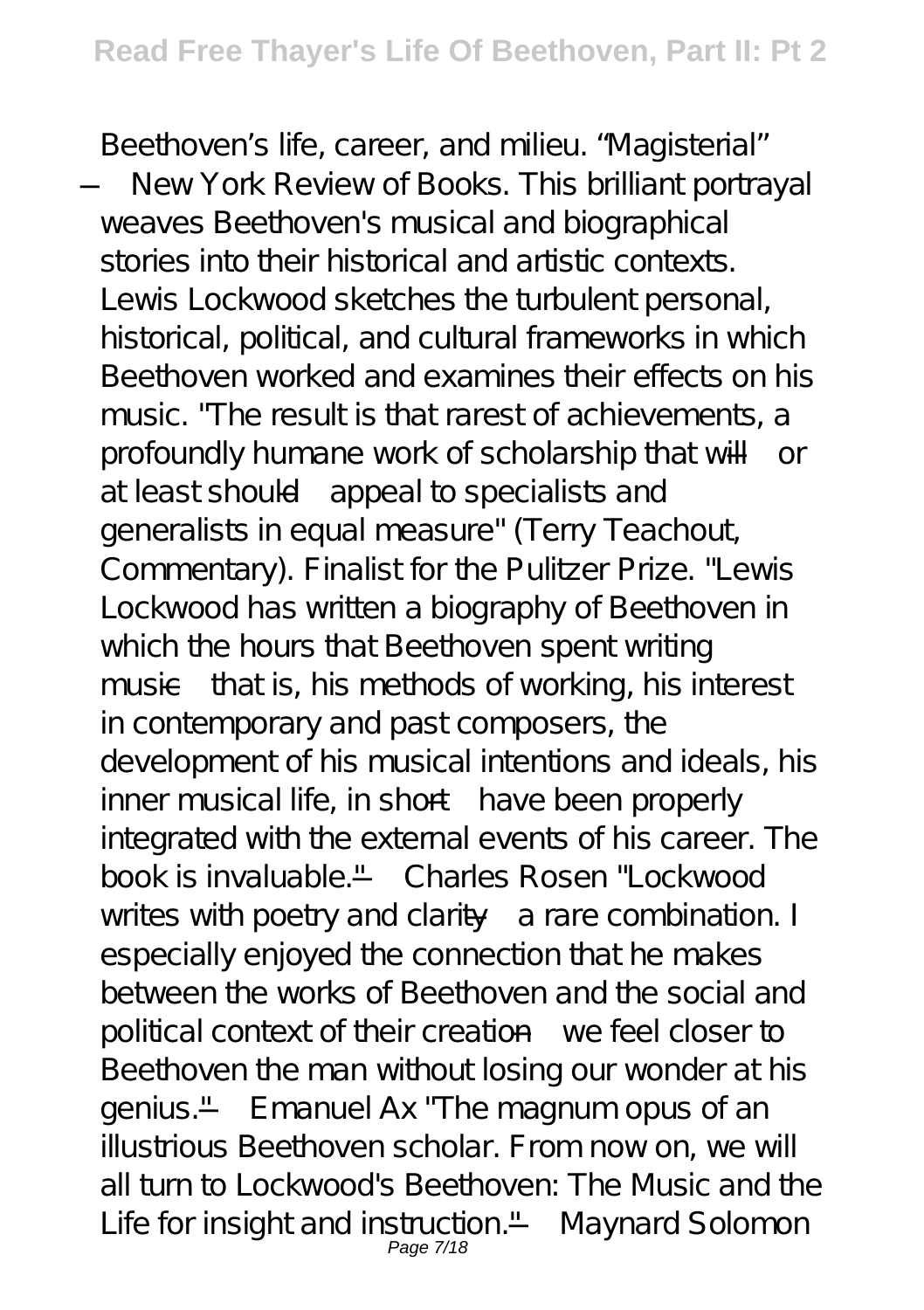"This is truly the Beethoven biography for the intelligent reader. Lewis Lockwood speaks in his preface of writing on Beethoven's works at 'a highly accessible descriptive level.' But he goes beyond that. His discussion of the music, based on a deep knowledge of its context and the composition processes behind it, explains, elucidates, and is not afraid to evaluate; while the biographical chapters, clearly and unfussily written, and taking full account of the newest thinking on Beethoven, align closely with the musical discussion. The result is a deeply perceptive book that comes as close as can be to presenting the man and the music as a unity."—Stanley Sadie, editor, The New Grove Dictionary of Music and Musicians "Impressive for both its scholarship and its fresh insights, this landmark work—fully accessible to the interested amateur—immediately takes its place among the essential references on this composer and his music."—Bob Goldfarb, KUSC-FM 91.5 "Lockwood writes like an angel: lucid, enthusiastic, stirring and enlightening. Beethoven has found his ablest interpreter."—Jonathan Keates, The Spectator "There is no better survey of Beethoven's compositions for a wide audience."—Michael Kimmelman, The New York Times Book Review Shortlisted for the 2020 Goldsmiths Prize Based on the German composer's own correspondence, this inventive, counterfactual work of historical fiction Page 8/18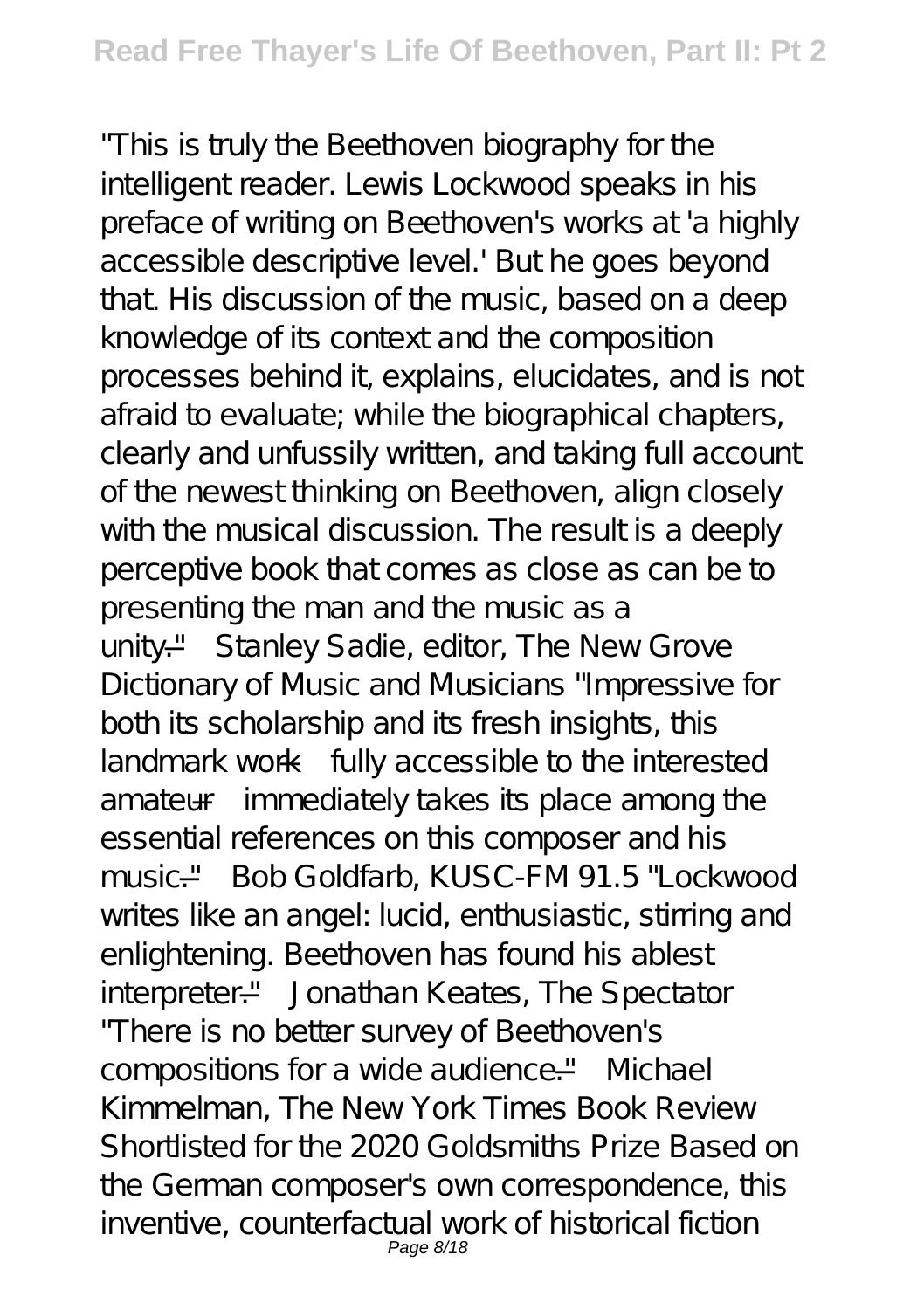imagines Beethoven traveling to America to write an oratorio based on the Book of Job. It is a matter of historical record that in 1823 the Handel and Haydn Society of Boston (active to this day) sought to commission Beethoven to write an oratorio. The premise of Paul Griffiths' singenious novel is that Beethoven accepted the commission and traveled to the United States to oversee its first performance. Griffiths grants the composer a few extra years of life and, starting with his voyage across the Atlantic and entry into Boston Harbor, chronicles his adventures and misadventures in a new world in which, great man though he is, he finds himself a new man. Relying entirely on historically attested possibilities to develop the plot, Griffiths shows Beethoven learning a form of sign language, struggling to rein in the uncertain inspiration of Reverend Ballou (his designated librettist), and finding a kindred spirit in the widowed Mrs. Hill, all the while keeping his hosts guessing as to whether he will come through with his promised composition. (And just what, the reader also wonders, will this new piece by Beethoven turn out to be?) The book that emerges is an improvisation, as virtuosic as it is delicate, on a historical theme. Beethoven's Conversation Books Thayer's Life of Beethoven, Part II Life of Beethoven

The Critical Reception of Beethoven's Compositions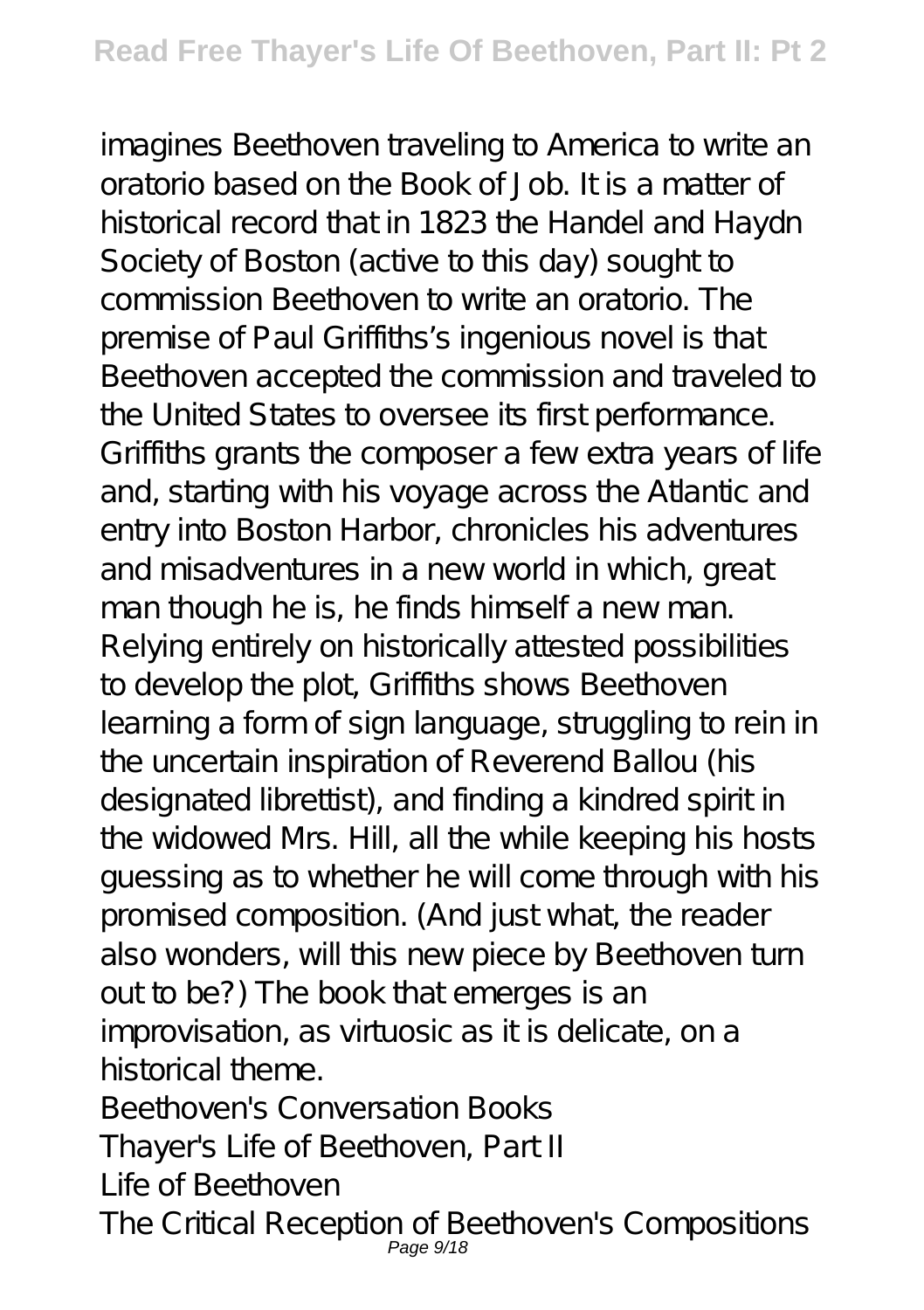## by His German Contemporaries

*'My compositions bring me in a good deal ... I state my price and they pay.' Beethoven was an inspired composer but he was also a working musician with sound commercial sense. David Wyn Jones's account of Beethoven the man and composer reveals the life of a creative musician in Bonn and Vienna in the late eighteenth and early nineteenth centuries. While paying due regard to the image of Beethoven as one of the most single-minded composers in the history of music, this biography places his work in the context of the musical life of the period. Through an understanding of the changing nature of musical patronage, the private and public concert, the impact of the Napoleonic Wars on culture and society, and the increasing ambition of musical life in the period after the end of the wars, a varied and dynamic picture of Beethoven's musical career emerges. "Life of Beethoven" is a 1840 biography of Beethoven written by his friend Anton Schindler. Ludwig van Beethoven (1770–1827) was a German composer and pianist. Beethoven's musical prowess was recognised from an early age, and he soon became famous as a virtuoso pianist and composer. However, after having gone almost completely deaf by 1814, Beethoven ceased public performances and appearances entirely. One of the most celebrated composers in Western history, Beethoven's music remains amongst the most commonly-performed classical music around the*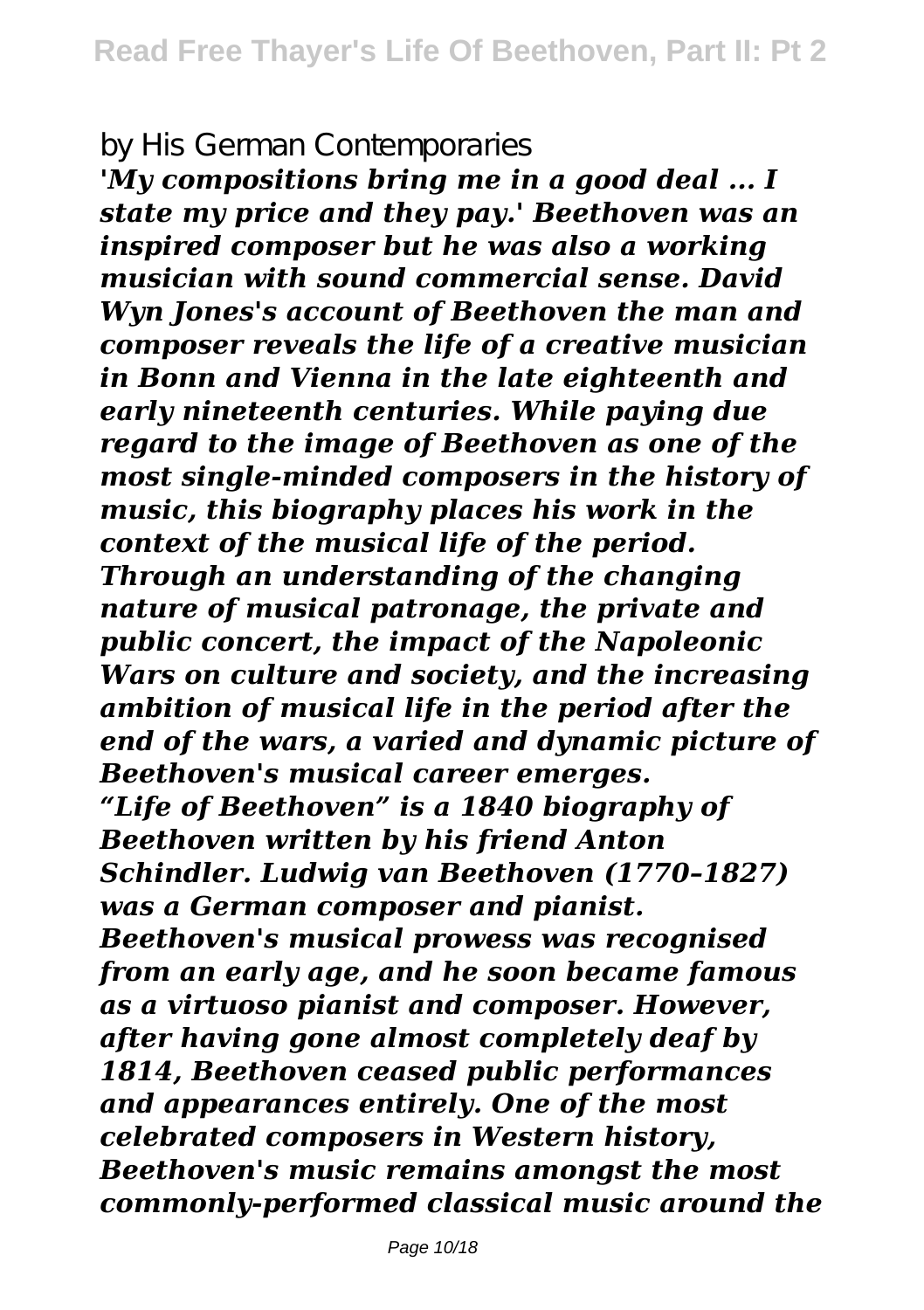*world. Contents include: "First Period - From His Birth To The Year 1800", "Second Period - From 1800 To October, 1813", "Third Period - From November, 1813, Till His Death, in 1827, Part I", "Third Period - Till His Death In 1827, Part II", "Third Period - From 1824 Till Beethoven's Death In 1827, Part III", "Musical Observations", etc. A unique early biography of Beethoven by someone who knew him personally not to be missed by those with an interest in classical music in general. Anton Felix Schindler (1795–1864) was a friend, secretary, and biographer of Ludwig van Beethoven. Other notable works by this author include: "Beethoven as I knew him" (1996) and "The life of Beethoven (1966). Read & Co. Books is republishing this classic biography now in a new edition complete with a specially-commissioned new biography of the author. Excerpt from The Life of Ludwig Van Beethoven, Vol. 1 Under these circumstances there can be no vainglory in as serting that the appearance of this edition of Thayer's Life of Beethoven deserves to be set down as a significant occurrence. About the Publisher Forgotten Books publishes hundreds of thousands of rare and classic books. Find more at www.forgottenbooks.com This book is a reproduction of an important historical work. Forgotten Books uses state-of-the-art technology to digitally reconstruct the work, preserving the original format whilst repairing imperfections present in the aged copy. In rare cases, an imperfection in the original, such as a* Page 11/18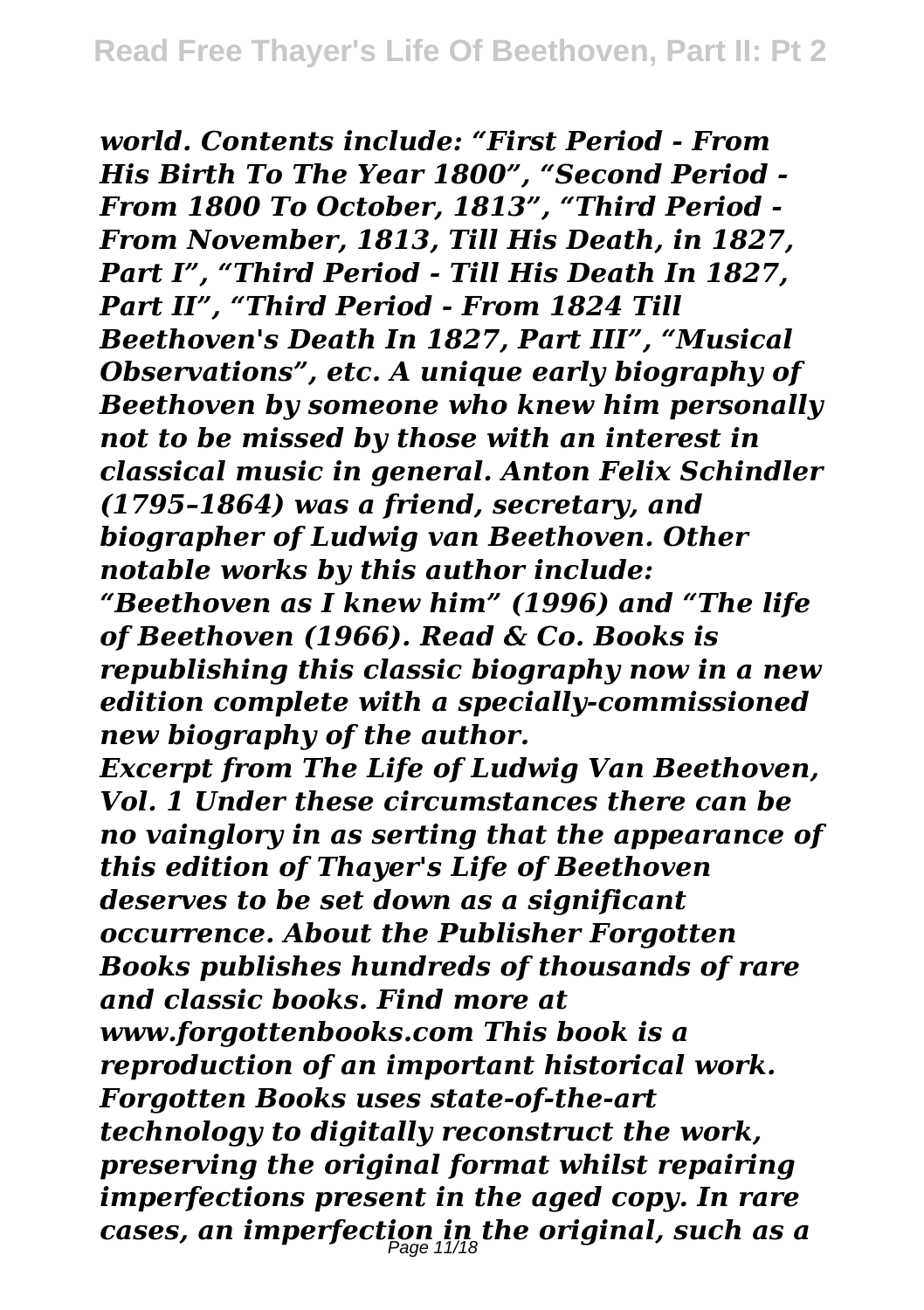*blemish or missing page, may be replicated in our edition. We do, however, repair the vast majority of imperfections successfully; any imperfections that remain are intentionally left to preserve the state of such historical works. Ludwig van Beethoven (Biography in 3 Volumes) The Life of Ludwig Van Beethoven: The Life of Ludwig Van Beethoven, Vol. 1 (Classic Reprint)*

#### *The Galitzin Quartets of Beethoven*

The authoritative Beethoven biography, endorsed by and produced in close collaboration with the Beethoven-Haus Bonn, is timed for the 250th anniversary of Beethoven's birth. With unprecedented access to the archives at the Beethoven House in Bonn, renowned Beethoven conductor and scholar Jan Caeyers expertly weaves together a deeply human and complex image of Beethoven--his troubled youth, his unpredictable mood swings, his desires, relationships, and conflicts with family and friends, the mysteries surrounding his affair with the "immortal beloved," and the dramatic tale of his deafness. Caeyers also offers new insights into Beethoven's music and its gradual transformation from the work of a skilled craftsman into that of a consummate artist. Demonstrating an impressive command of the vast scholarship on this iconic composer, Caeyers brings Beethoven's world alive with elegant prose, memorable musical descriptions, and vivid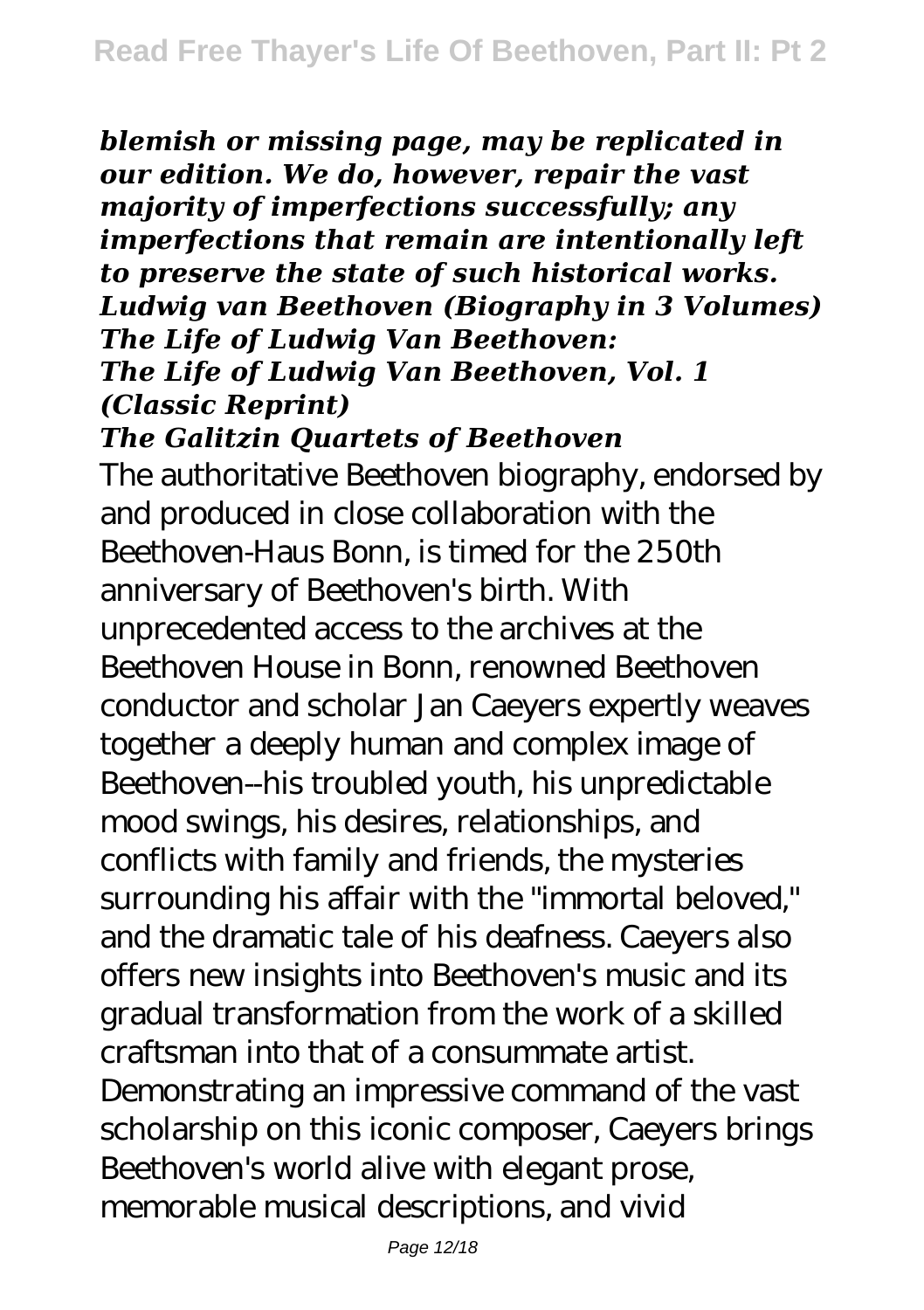depictions of Bonn and Vienna--the cities where Beethoven produced and performed his works. Caeyers explores how Beethoven's career was impacted by the historical and philosophical shifts taking place in the music world, and conversely, how his own trajectory changed the course of the music industry. Equal parts absorbing cultural history and lively biography, Beethoven, A Life paints a complex portrait of the musical genius who redefined the musical style of his day and went on to become one of the great pillars of Western art music.

A complete new edition of Beethoven's conversation books, now translated into English in their entirety for the first time, covering a period associated with the revolutionary style of what we call late Beethoven.

This study is an analysis of the first three of Beethoven's late quartets, Opp. 127, 132, and 130, commissioned by Prince Nikolai Galitzin. The five late quartets, usually considered as a group, were written in the same period as the Missa solemnis and the Ninth Symphony, and are among the composer's most profound musical statements. Daniel K. L. Chua believes that of the five quartets the three that he studies trace a process of disintegration, whereas the last two, Opp. 131 and 135, reintegrate the language that Beethoven himself had destabilized. Through analyses that Page 13/18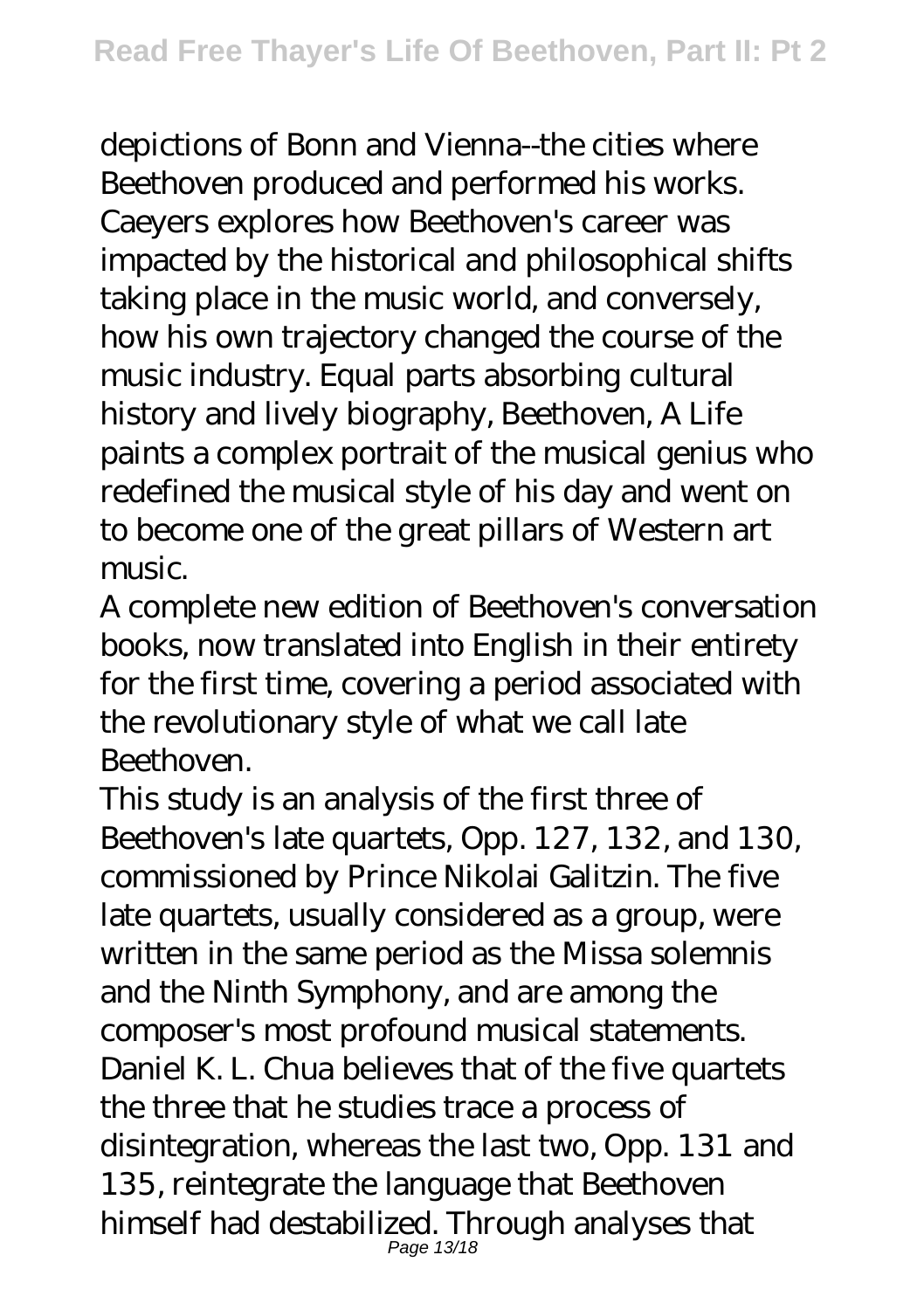unearth peculiar features characteristic of the surface and of the deeper structures of the music, Chua interprets the "Galitzin" quartets as radical critiques of both music and society, a view first proposed by Theodore Adorno. From this perspective, the quartets necessarily undo the act of analysis as well, forcing the analytical traditions associated with Schenker and Schoenberg to break up into an eclectic mixture of techniques. Analysis itself thus becomes problematic and has to move in a dialectical and paradoxical fashion in order to trace Beethoven's logic of disintegration. The result is a new way of reading these works that not only reflects the preoccupations of the German Romantics of that time and the poststructuralists of today, but also opens a discussion of cultural, political, and philosophical issues. Originally published in 1995. The Princeton Legacy Library uses the latest print-on-demand technology to again make available previously out-of-print books from the distinguished backlist of Princeton University Press. These editions preserve the original texts of these important books while presenting them in durable paperback and hardcover editions. The goal of the Princeton Legacy Library is to vastly increase access to the rich scholarly heritage found in the thousands of books published by Princeton University Press since its founding in 1905. Thayer's Life of Beethoven. Revised and edited by Page 14/18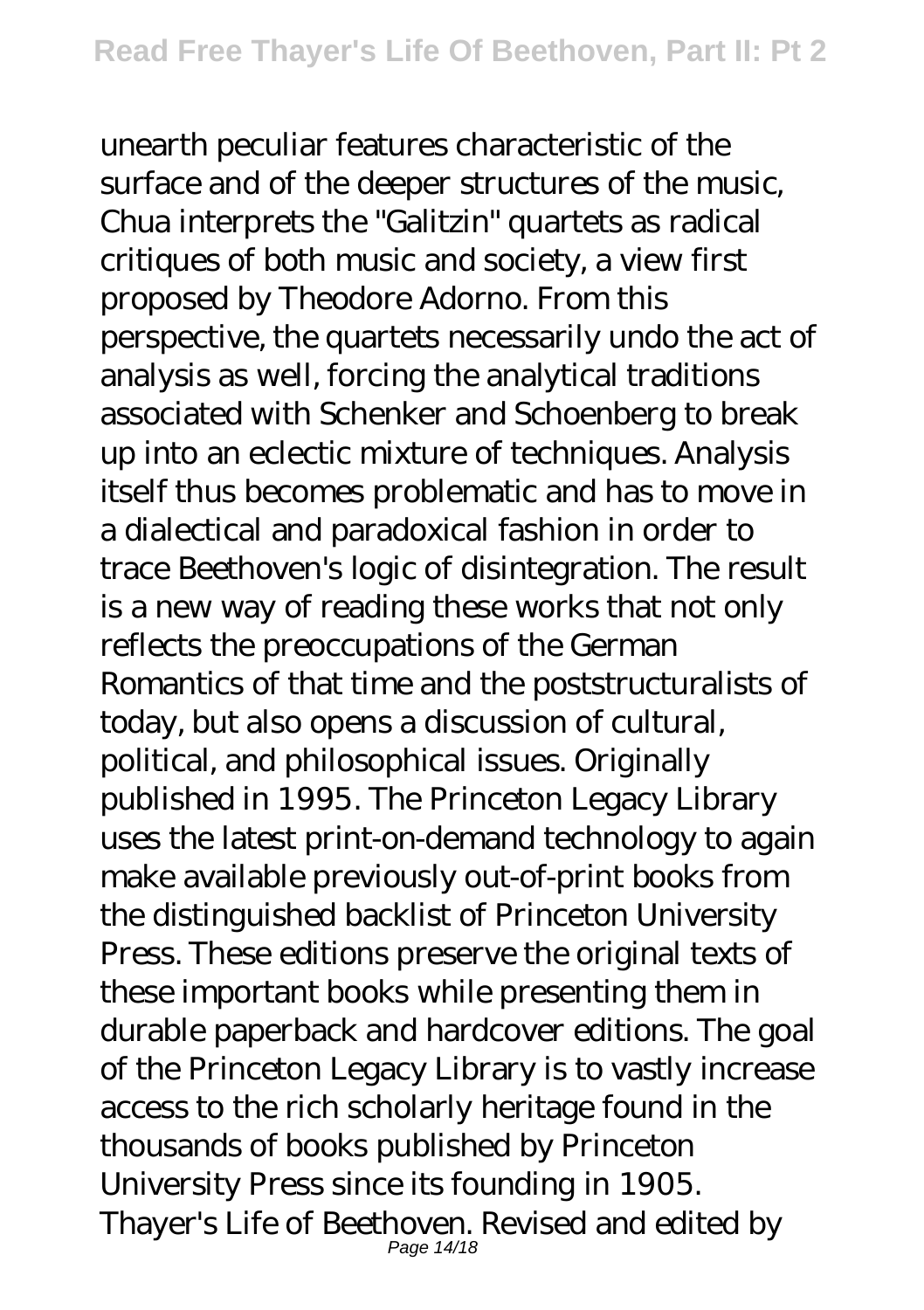# Elliot Forbes [from the English and German versions]. [With portraits and musical illustrations.]. Volume II

### Thayer's life of Beethoven

### Franz Schubert

Beethoven's eating habits, his growing deafness and ill-health, his tendency to be suspicious of friends, his daily schedule of work, his famous contempt for etiquette, his daily walks in all weathers, his brilliant abilities as composer and conductor - all these traits and characteristics are described in this book by contemporary friends and acquaintances of the great master. This compilation contains the most interesting, evocative, and amusing sections of letters, diaries, memoirs, etc. describing Beethoven. There are notes on the young Beethoven by his father's landlord, by young Beethoven's piano teacher, by admiring friends, by such musical giants as Rossini, Weber, and Liszt, by the poet Goethe, and by many others. The book is illustrated with sixteen portraits of Beethoven. Arranged chronologically, this engrossing collection presents a remarkably full and convincing picture of Beethoven and his time.

"Tenth paperback printing, for the first time in two volumes, 1991"--Title page verso.

This biography of Ludwig van Beethoven is the first scholarly biography of Ludwig van Beethoven, covering Beethoven's life to 1816. Thayer became aware of many discrepancies in the already existing biographies of Beethoven, so in 1849 he sailed for Europe to undertake his own researches, learning German and collecting information. Still after many updates Thayer's biography of Beethoven is regarded as a standard work of reference on the composer.

The Hebrews and the Red Sea Opp. 127, 132, 130 Complete Edition The Universal Composer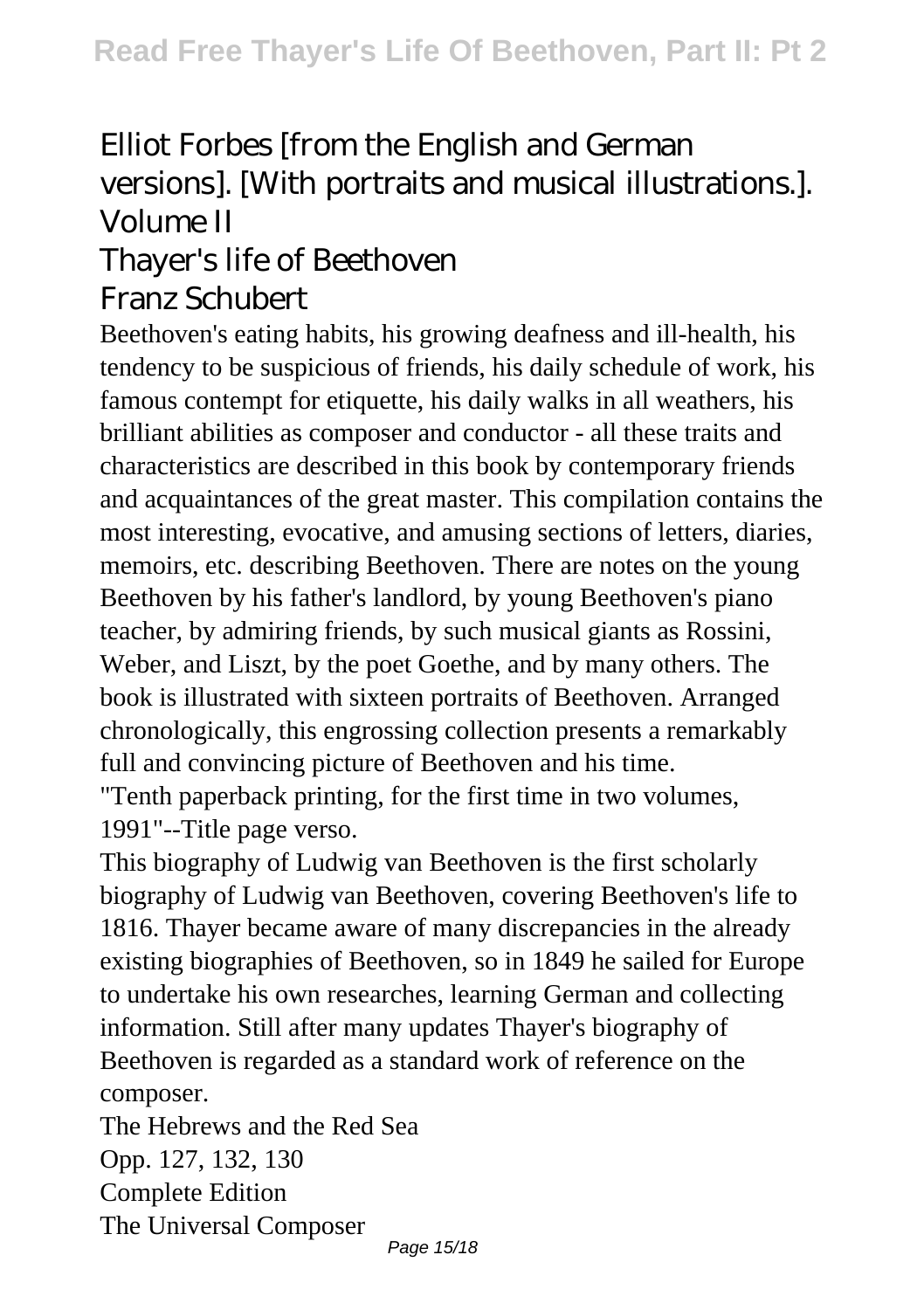The widely held belief that Beethoven was a rough pianist, impatient with his instruments, is not altogether accurate: it is influenced by anecdotes dating from when deafness had begun to impair his playing. Presenting a detailed biography of Beethoven's formative years, this book reviews the composer's early career, outlining how he was influenced by teachers, theorists and instruments. Skowroneck describes the development and decline of Beethoven's pianism, and pays special attention to early pianos, their construction and their importance for Beethoven and the modern pianist. The book also includes discussions of legato and Beethoven's trills, and a complete annotated review of eyewitnesses' reports about his playing. Skowroneck presents a revised picture of Beethoven which traces his development from an impetuous young musician into a virtuoso in command of many musical resources.

Compiled here are reviews, reports, notes, and essays found in German-language periodicals published between 1783 and 1830. The documents are translated into English with copious notes and annotations, an introductory essay, and indexes of names, subjects, and works. This volume contains a general section and documents on specific opus numbers up to opus 54, with musical examples redrawn from the original publications.  $\varnothing$  The collection brings to light contemporary perceptions of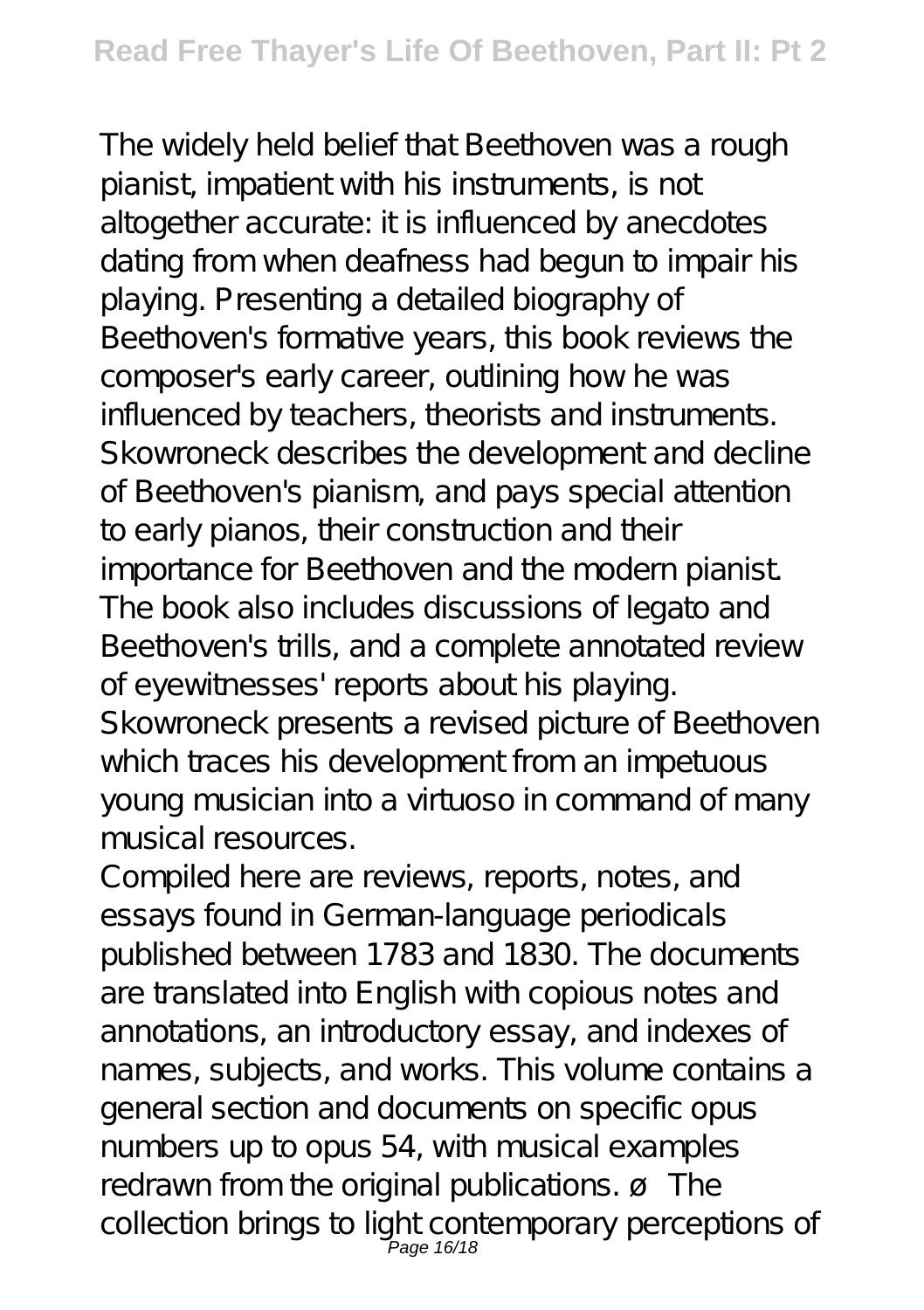Beethoven?s music, including matters such as audience, setting, facilities, orchestra, instruments, and performers as well as the relationship of Beethoven?s music to theoretical and critical ideas of the eighteenth and nineteenth centuries. These documents, most of which appear in English for the first time, present a wide spectrum of insights into the perceptions that Beethoven?s contemporaries had of his monumental music.

Annotation Alexander Wheelock Thayer's Life of Beethoven has long been regarded as the classic biography of Beethoven. Thayer's approach to biography was to present in chronological order the factual evidence concerning Beethoven, the man and his work, and to eliminate the analysis and aesthetic evaluation of the music. To gather the material necessary for such an undertaking, he went to Europe; there, he spent most of his life seeking out those persons still alive who had known Beethoven and studying the sources that were available. His biography succeeded in clearing away the romantic fiction that was then, in the 1870's, current and gave for the first time a full account of the composer's life which was based on reliable, historical method Thayer's Life of Beethoven Mr. Beethoven Thayer's Life of Beethoven Life of Beethoven Volume 2: Nos. 9 to 16 (March 1820 to September